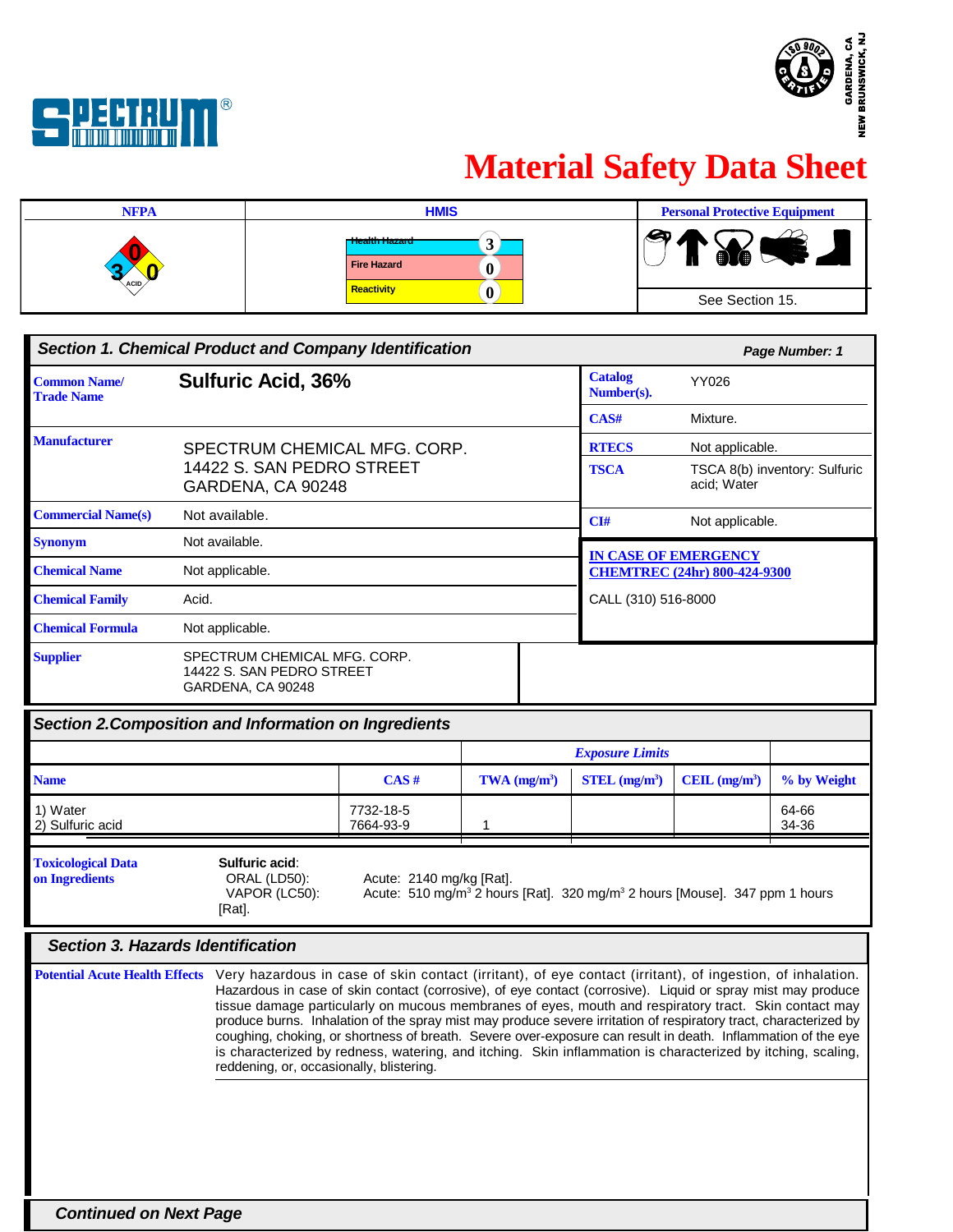| <b>Sulfuric Acid, 36%</b>                         | Page Number: 2                                                                                                                                                                                                                                                                                                                                                                                                                                                                                                                                                                                                                                                                                                                                                                                                                                                                                                                                                                      |
|---------------------------------------------------|-------------------------------------------------------------------------------------------------------------------------------------------------------------------------------------------------------------------------------------------------------------------------------------------------------------------------------------------------------------------------------------------------------------------------------------------------------------------------------------------------------------------------------------------------------------------------------------------------------------------------------------------------------------------------------------------------------------------------------------------------------------------------------------------------------------------------------------------------------------------------------------------------------------------------------------------------------------------------------------|
| <b>Potential Chronic Health</b><br><b>Effects</b> | <b>CARCINOGENIC EFFECTS:</b> Classified 1 (Proven for human.) (for strong-inorganic-acid mists containing<br>sulfuric acid) by IARC [Sulfuric Acid]. Classified A2 (Suspected for human.) (for strong-inorganic-acid mists<br>containing sulfuric acid) by ACGIH [Sulfuric acid].<br><b>MUTAGENIC EFFECTS: Not available.</b><br><b>TERATOGENIC EFFECTS: Not available.</b><br><b>DEVELOPMENTAL TOXICITY: Not available.</b><br>The substance is toxic to lungs, mucous membranes.<br>Repeated or prolonged exposure to the substance can produce target organs damage. Repeated or<br>prolonged contact with spray mist may produce chronic eye irritation and severe skin irritation. Repeated or<br>prolonged exposure to spray mist may produce respiratory tract irritation leading to frequent attacks of<br>bronchial infection. Repeated exposure to a highly toxic material may produce general deterioration of health<br>by an accumulation in one or many human organs. |
|                                                   |                                                                                                                                                                                                                                                                                                                                                                                                                                                                                                                                                                                                                                                                                                                                                                                                                                                                                                                                                                                     |

| <b>Section 4. First Aid Measures</b> |                                                                                                                                                                                                                                                                                                                                                                                                                                                                                                                                                                      |  |
|--------------------------------------|----------------------------------------------------------------------------------------------------------------------------------------------------------------------------------------------------------------------------------------------------------------------------------------------------------------------------------------------------------------------------------------------------------------------------------------------------------------------------------------------------------------------------------------------------------------------|--|
| <b>Eye Contact</b>                   | Check for and remove any contact lenses. Immediately flush eyes with running water for at least 15 minutes,<br>keeping eyelids open. Cold water may be used. Do not use an eye ointment. Seek medical attention.                                                                                                                                                                                                                                                                                                                                                     |  |
| <b>Skin Contact</b>                  | If the chemical got onto the clothed portion of the body, remove the contaminated clothes as quickly as<br>possible, protecting your own hands and body. Place the victim under a deluge shower. If the chemical got<br>on the victim's exposed skin, such as the hands: Gently and thoroughly wash the contaminated skin with<br>running water and non-abrasive soap. Be particularly careful to clean folds, crevices, creases and groin.<br>Cold water may be used. If irritation persists, seek medical attention. Wash contaminated clothing before<br>reusing. |  |
| <b>Serious Skin Contact</b>          | Wash with a disinfectant soap and cover the contaminated skin with an anti-bacterial cream. Seek immediate<br>medical attention.                                                                                                                                                                                                                                                                                                                                                                                                                                     |  |
| <b>Inhalation</b>                    | Allow the victim to rest in a well ventilated area. Seek immediate medical attention.                                                                                                                                                                                                                                                                                                                                                                                                                                                                                |  |
| <b>Serious Inhalation</b>            | Evacuate the victim to a safe area as soon as possible. Loosen tight clothing such as a collar, tie, belt or<br>waistband. If breathing is difficult, administer oxygen. If the victim is not breathing, perform mouth-to-mouth<br>resuscitation. WARNING: It may be hazardous to the person providing aid to give mouth-to-mouth<br>resuscitation when the inhaled material is toxic, infectious or corrosive. Seek immediate medical attention.                                                                                                                    |  |
| <b>Ingestion</b>                     | Do not induce vomiting. Examine the lips and mouth to ascertain whether the tissues are damaged, a<br>possible indication that the toxic material was ingested; the absence of such signs, however, is not<br>conclusive. Loosen tight clothing such as a collar, tie, belt or waistband. If the victim is not breathing,<br>perform mouth-to-mouth resuscitation. Seek immediate medical attention.                                                                                                                                                                 |  |
| <b>Serious Ingestion</b>             | Not available.                                                                                                                                                                                                                                                                                                                                                                                                                                                                                                                                                       |  |

| <b>Section 5. Fire and Explosion Data</b>                            |                                                                                                                                                                                                       |
|----------------------------------------------------------------------|-------------------------------------------------------------------------------------------------------------------------------------------------------------------------------------------------------|
| <b>Flammability of the Product</b>                                   | Non-flammable.                                                                                                                                                                                        |
| <b>Auto-Ignition Temperature</b>                                     | Not applicable.                                                                                                                                                                                       |
| <b>Flash Points</b>                                                  | Not applicable.                                                                                                                                                                                       |
| <b>Flammable Limits</b>                                              | Not applicable.                                                                                                                                                                                       |
| <b>Products of Combustion</b>                                        | Not available.                                                                                                                                                                                        |
| <b>Fire Hazards in Presence of</b><br><b>Various Substances</b>      | Not applicable.                                                                                                                                                                                       |
| of Various Substances                                                | Explosion Hazards in Presence Risks of explosion of the product in presence of mechanical impact: Not available.<br>Risks of explosion of the product in presence of static discharge: Not available. |
| <b>Fire Fighting Media</b><br>and Instructions                       | Not applicable.                                                                                                                                                                                       |
| <b>Special Remarks on</b><br><b>Fire Hazards</b>                     | Not available.                                                                                                                                                                                        |
| <b>Special Remarks on Explosion</b> Not available.<br><b>Hazards</b> |                                                                                                                                                                                                       |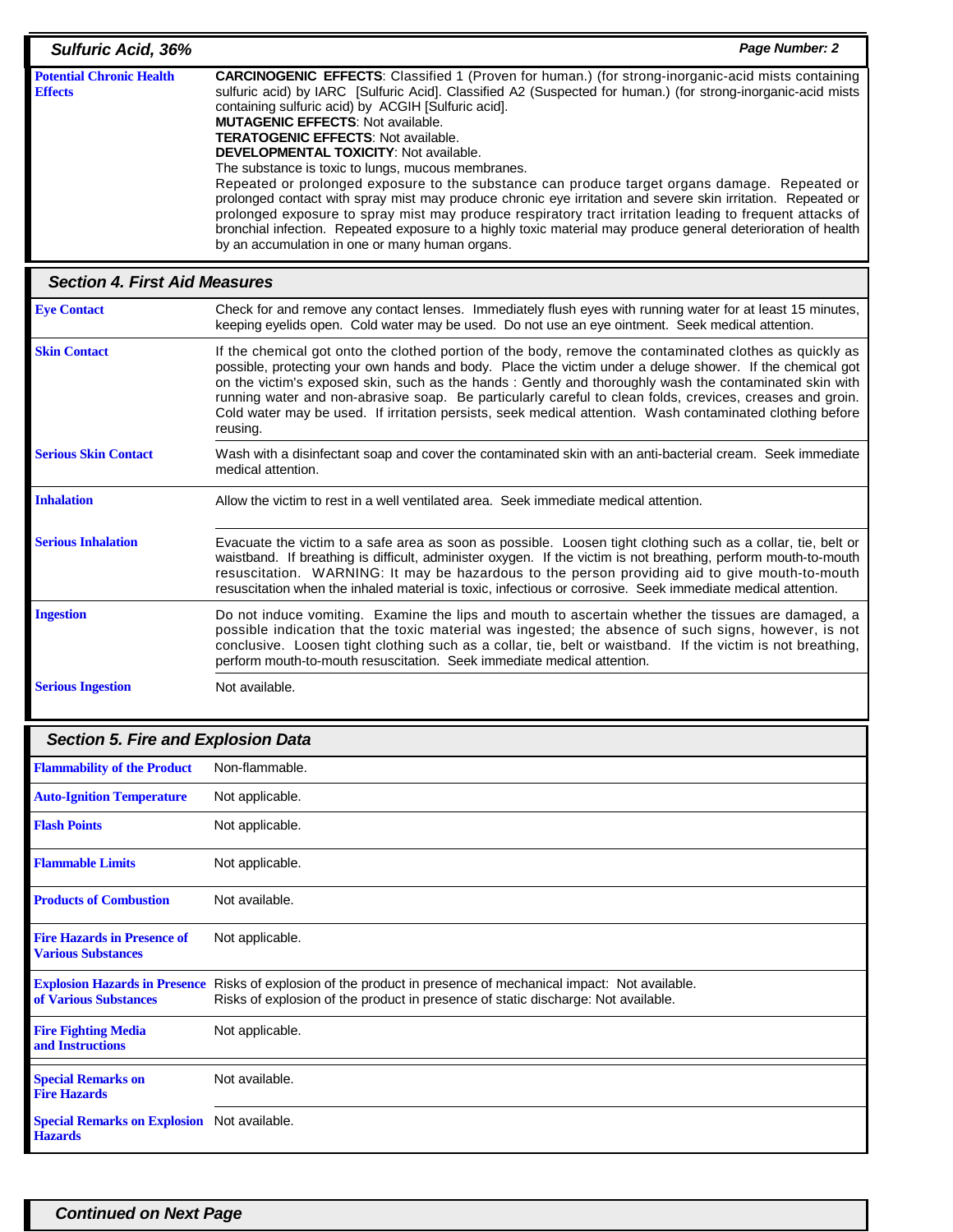| <b>Sulfuric Acid, 36%</b>                              |                                                                                                                                                                                                                                                                                                                                                                                                                                                                                                                                                          |              | Page Number: 3                                                                                                                                                                                                                                                                                                              |
|--------------------------------------------------------|----------------------------------------------------------------------------------------------------------------------------------------------------------------------------------------------------------------------------------------------------------------------------------------------------------------------------------------------------------------------------------------------------------------------------------------------------------------------------------------------------------------------------------------------------------|--------------|-----------------------------------------------------------------------------------------------------------------------------------------------------------------------------------------------------------------------------------------------------------------------------------------------------------------------------|
| <b>Section 6. Accidental Release Measures</b>          |                                                                                                                                                                                                                                                                                                                                                                                                                                                                                                                                                          |              |                                                                                                                                                                                                                                                                                                                             |
| <b>Small Spill</b>                                     | Dilute with water and mop up, or absorb with an inert dry material and place in an appropriate waste disposal<br>container. If necessary: Neutralize the residue with a dilute solution of sodium carbonate.                                                                                                                                                                                                                                                                                                                                             |              |                                                                                                                                                                                                                                                                                                                             |
| <b>Large Spill</b>                                     | Corrosive liquid.<br>Stop leak if without risk. Absorb with DRY earth, sand or other non-combustible material. Do not get water<br>inside container. Do not touch spilled material. Use water spray curtain to divert vapor drift. Prevent entry<br>into sewers, basements or confined areas; dike if needed. Call for assistance on disposal. Neutralize the<br>residue with a dilute solution of sodium carbonate. Be careful that the product is not present at a<br>concentration level above TLV. Check TLV on the MSDS and with local authorities. |              |                                                                                                                                                                                                                                                                                                                             |
| <b>Section 7. Handling and Storage</b>                 |                                                                                                                                                                                                                                                                                                                                                                                                                                                                                                                                                          |              |                                                                                                                                                                                                                                                                                                                             |
| <b>Precautions</b>                                     | incompatibles such as organic materials, metals, acids, alkalis, moisture.                                                                                                                                                                                                                                                                                                                                                                                                                                                                               |              | Keep container dry. Do not ingest. Do not breathe gas/fumes/ vapour/spray. Never add water to this product<br>In case of insufficient ventilation, wear suitable respiratory equipment If ingested, seek medical advice<br>immediately and show the container or the label. Avoid contact with skin and eyes Keep away from |
|                                                        | inner package.                                                                                                                                                                                                                                                                                                                                                                                                                                                                                                                                           |              | May corrode metallic surfaces. Store in a metallic or coated fiberboard drum using a strong polyethylene                                                                                                                                                                                                                    |
| <b>Storage</b>                                         | inner package. Corrosive materials should be stored in a separate safety storage cabinet or room.                                                                                                                                                                                                                                                                                                                                                                                                                                                        |              | May corrode metallic surfaces. Store in a metallic or coated fiberboard drum using a strong polyethylene                                                                                                                                                                                                                    |
|                                                        | Section 8. Exposure Controls/Personal Protection                                                                                                                                                                                                                                                                                                                                                                                                                                                                                                         |              |                                                                                                                                                                                                                                                                                                                             |
| <b>Engineering Controls</b>                            | work-station location.                                                                                                                                                                                                                                                                                                                                                                                                                                                                                                                                   |              | Provide exhaust ventilation or other engineering controls to keep the airborne concentrations of vapors below<br>their respective threshold limit value. Ensure that eyewash stations and safety showers are proximal to the                                                                                                |
| <b>Personal Protection</b>                             | Gloves. Boots.                                                                                                                                                                                                                                                                                                                                                                                                                                                                                                                                           |              | Face shield. Full suit. Vapor respirator. Be sure to use an approved/certified respirator or equivalent.                                                                                                                                                                                                                    |
| <b>Personal Protection in Case of</b><br>a Large Spill | specialist BEFORE handling this product.                                                                                                                                                                                                                                                                                                                                                                                                                                                                                                                 |              | Splash goggles. Full suit. Vapor respirator. Boots. Gloves. A self contained breathing apparatus should be<br>used to avoid inhalation of the product. Suggested protective clothing might not be sufficient; consult a                                                                                                     |
| <b>Exposure Limits</b>                                 | <b>Sulfuric acid</b><br>TWA: 1 STEL: 3 (mg/m <sup>3</sup> ) from ACGIH<br>Consult local authorities for acceptable exposure limits.                                                                                                                                                                                                                                                                                                                                                                                                                      |              |                                                                                                                                                                                                                                                                                                                             |
|                                                        | <b>Section 9. Physical and Chemical Properties</b>                                                                                                                                                                                                                                                                                                                                                                                                                                                                                                       |              |                                                                                                                                                                                                                                                                                                                             |
| <b>Physical state and appearance</b>                   | Liquid.                                                                                                                                                                                                                                                                                                                                                                                                                                                                                                                                                  | <b>Odor</b>  | Odorless.                                                                                                                                                                                                                                                                                                                   |
| <b>Molecular Weight</b>                                | Not applicable.                                                                                                                                                                                                                                                                                                                                                                                                                                                                                                                                          | <b>Taste</b> | Not available.                                                                                                                                                                                                                                                                                                              |
| pH (1% soln/water)                                     | 2 [Acidic.]                                                                                                                                                                                                                                                                                                                                                                                                                                                                                                                                              | <b>Color</b> | Clear Colorless.                                                                                                                                                                                                                                                                                                            |
| <b>Boiling Point</b>                                   | The lowest known value is 100°C (212°F) (Water). We ighted average: 166.5°C (331.7°F)                                                                                                                                                                                                                                                                                                                                                                                                                                                                    |              |                                                                                                                                                                                                                                                                                                                             |
| <b>Melting Point</b>                                   | May start to solidify at 10.49°C (50.9°F) based on data for: Sulfuric acid.                                                                                                                                                                                                                                                                                                                                                                                                                                                                              |              |                                                                                                                                                                                                                                                                                                                             |
| <b>Critical Temperature</b>                            | Not available.                                                                                                                                                                                                                                                                                                                                                                                                                                                                                                                                           |              |                                                                                                                                                                                                                                                                                                                             |
| <b>Specific Gravity</b>                                | Weighted average: $1.19$ (Water = 1)                                                                                                                                                                                                                                                                                                                                                                                                                                                                                                                     |              |                                                                                                                                                                                                                                                                                                                             |
| <b>Vapor Pressure</b>                                  |                                                                                                                                                                                                                                                                                                                                                                                                                                                                                                                                                          |              | The highest known value is 17.535 mm of Hg (@ 20°C) (Water). Weighted average: 11.4 mm of Hg (@ 20°C)                                                                                                                                                                                                                       |
| <b>Vapor Density</b>                                   | The highest known value is 3.4 (Air = 1) (Sulfuric acid). Weighted average: 1.59 (Air = 1)                                                                                                                                                                                                                                                                                                                                                                                                                                                               |              |                                                                                                                                                                                                                                                                                                                             |
| <b>Volatility</b>                                      | Not available.                                                                                                                                                                                                                                                                                                                                                                                                                                                                                                                                           |              |                                                                                                                                                                                                                                                                                                                             |
| <b>Odor Threshold</b>                                  | Not available.                                                                                                                                                                                                                                                                                                                                                                                                                                                                                                                                           |              |                                                                                                                                                                                                                                                                                                                             |
| <b>Water/Oil Dist. Coeff.</b>                          | The product is much more soluble in water.                                                                                                                                                                                                                                                                                                                                                                                                                                                                                                               |              |                                                                                                                                                                                                                                                                                                                             |
| <b>Ionicity (in Water)</b>                             | Not available.                                                                                                                                                                                                                                                                                                                                                                                                                                                                                                                                           |              |                                                                                                                                                                                                                                                                                                                             |
| <b>Dispersion Properties</b>                           | See solubility in water.                                                                                                                                                                                                                                                                                                                                                                                                                                                                                                                                 |              |                                                                                                                                                                                                                                                                                                                             |

**Continued on Next Page**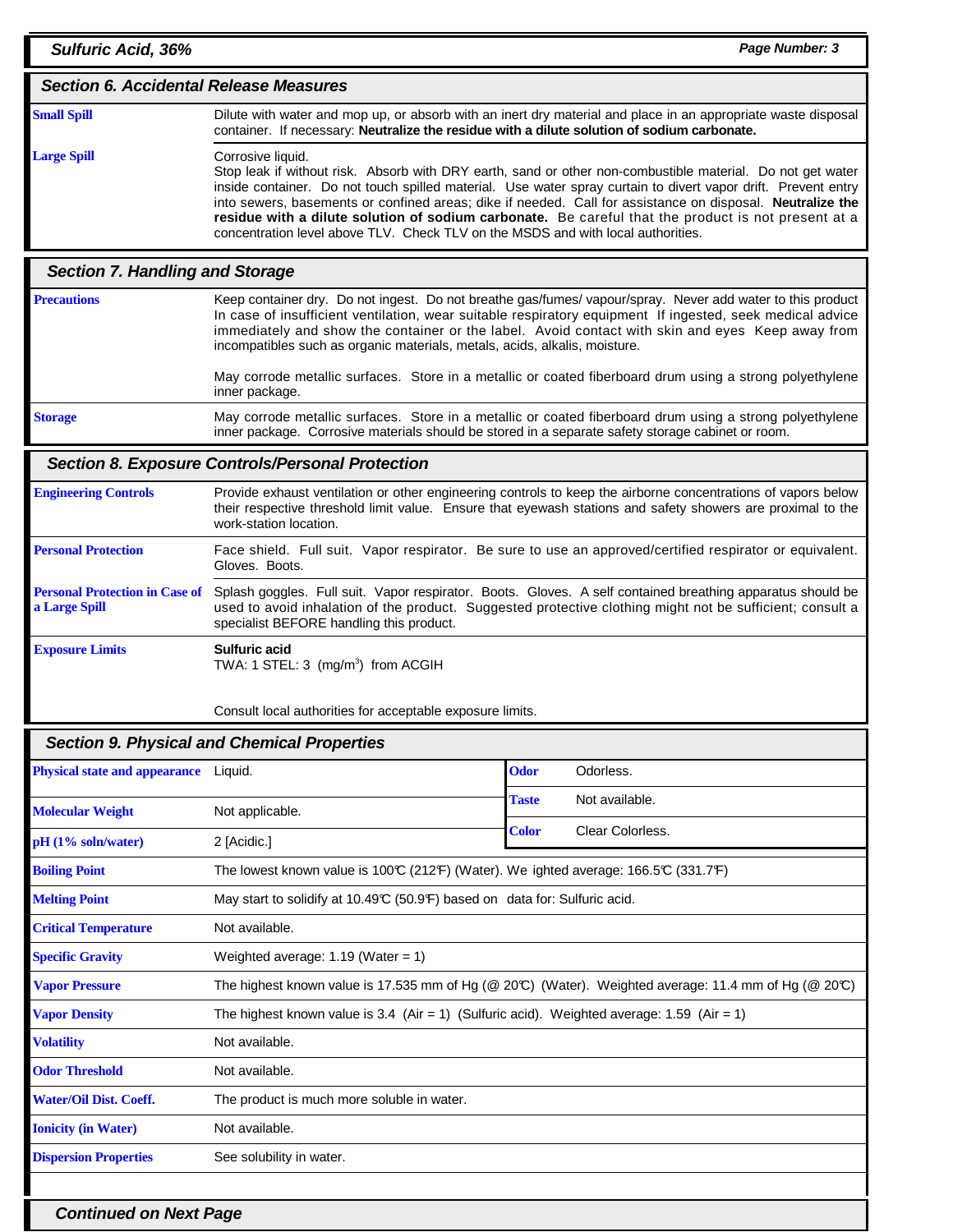| <b>Sulfuric Acid, 36%</b>                                         | Page Number: 4                                                                                                                                                                                                                                                                                                                                                                                                                                                                                                                                                                                                                                                                                                                                                                                                                                                                                                                                                                                                                                                                                                                        |
|-------------------------------------------------------------------|---------------------------------------------------------------------------------------------------------------------------------------------------------------------------------------------------------------------------------------------------------------------------------------------------------------------------------------------------------------------------------------------------------------------------------------------------------------------------------------------------------------------------------------------------------------------------------------------------------------------------------------------------------------------------------------------------------------------------------------------------------------------------------------------------------------------------------------------------------------------------------------------------------------------------------------------------------------------------------------------------------------------------------------------------------------------------------------------------------------------------------------|
| <b>Solubility</b>                                                 | Easily soluble in cold water, hot water.<br>Insoluble in methanol, diethyl ether, n-octanol.                                                                                                                                                                                                                                                                                                                                                                                                                                                                                                                                                                                                                                                                                                                                                                                                                                                                                                                                                                                                                                          |
| <b>Section 10. Stability and Reactivity Data</b>                  |                                                                                                                                                                                                                                                                                                                                                                                                                                                                                                                                                                                                                                                                                                                                                                                                                                                                                                                                                                                                                                                                                                                                       |
| <b>Stability</b>                                                  | The product is stable.                                                                                                                                                                                                                                                                                                                                                                                                                                                                                                                                                                                                                                                                                                                                                                                                                                                                                                                                                                                                                                                                                                                |
| <b>Instability Temperature</b>                                    | Not available.                                                                                                                                                                                                                                                                                                                                                                                                                                                                                                                                                                                                                                                                                                                                                                                                                                                                                                                                                                                                                                                                                                                        |
| <b>Conditions of Instability</b>                                  | Not available.                                                                                                                                                                                                                                                                                                                                                                                                                                                                                                                                                                                                                                                                                                                                                                                                                                                                                                                                                                                                                                                                                                                        |
| <b>Incompatibility with various</b><br>substances                 | Extremely reactive or incompatible with alkalis.<br>Highly reactive with metals.<br>Reactive with organic materials, acids.<br>Slightly reactive to reactive with oxidizing agents, reducing agents, combustible materials.                                                                                                                                                                                                                                                                                                                                                                                                                                                                                                                                                                                                                                                                                                                                                                                                                                                                                                           |
| <b>Corrosivity</b>                                                | Extremely corrosive in presence of aluminum, of zinc.<br>Highly corrosive in presence of steel, of copper.<br>Slightly corrosive to corrosive in presence of stainless steel(304), of stainless steel(316).<br>Non-corrosive in presence of glass.                                                                                                                                                                                                                                                                                                                                                                                                                                                                                                                                                                                                                                                                                                                                                                                                                                                                                    |
| <b>Special Remarks on</b><br><b>Reactivity</b>                    | Reacts violently with water especially when water is added to the product. (Sulfuric acid)                                                                                                                                                                                                                                                                                                                                                                                                                                                                                                                                                                                                                                                                                                                                                                                                                                                                                                                                                                                                                                            |
| <b>Special Remarks on</b><br><b>Corrosivity</b>                   | Not available.                                                                                                                                                                                                                                                                                                                                                                                                                                                                                                                                                                                                                                                                                                                                                                                                                                                                                                                                                                                                                                                                                                                        |
| <b>Polymerization</b>                                             | No.                                                                                                                                                                                                                                                                                                                                                                                                                                                                                                                                                                                                                                                                                                                                                                                                                                                                                                                                                                                                                                                                                                                                   |
| <b>Section 11. Toxicological Information</b>                      |                                                                                                                                                                                                                                                                                                                                                                                                                                                                                                                                                                                                                                                                                                                                                                                                                                                                                                                                                                                                                                                                                                                                       |
| <b>Routes of Entry</b>                                            | Dermal contact. Eye contact. Inhalation. Ingestion.                                                                                                                                                                                                                                                                                                                                                                                                                                                                                                                                                                                                                                                                                                                                                                                                                                                                                                                                                                                                                                                                                   |
| <b>Toxicity to Animals</b>                                        | Acute oral toxicity (LD50): 6114 mg/kg (Rat) (Calculated value for the mixture).                                                                                                                                                                                                                                                                                                                                                                                                                                                                                                                                                                                                                                                                                                                                                                                                                                                                                                                                                                                                                                                      |
| <b>Chronic Effects on Humans</b>                                  | The substance is toxic to lungs, mucous membranes.                                                                                                                                                                                                                                                                                                                                                                                                                                                                                                                                                                                                                                                                                                                                                                                                                                                                                                                                                                                                                                                                                    |
| <b>Other Toxic Effects on</b><br><b>Humans</b>                    | Very hazardous in case of skin contact (irritant), of ingestion, Inhalation.<br>Hazardous in case of skin contact (corrosive), of eye contact (corrosive).                                                                                                                                                                                                                                                                                                                                                                                                                                                                                                                                                                                                                                                                                                                                                                                                                                                                                                                                                                            |
| <b>Special Remarks on</b><br><b>Toxicity to Animals</b>           | Not available.                                                                                                                                                                                                                                                                                                                                                                                                                                                                                                                                                                                                                                                                                                                                                                                                                                                                                                                                                                                                                                                                                                                        |
| <b>Special Remarks on</b><br><b>Chronic Effects on Humans</b>     | Reproductive effects and Teratogenicity: According the the Registry of Toxic Effects of Chemical Substances<br>(RTECS reference - Murry et al, "Embryrotoxicity of Inhaled Sulfuric Acid Aerosol in Mice and Rabbits",<br>Journal of Environmental Science and Health, Part C, Vol. 13, pages 251-266, 1979), musculoskeletal<br>developmental abnormalities were found in rabbits at a dose of 20 mg/m3 for 7 hrs. However, REPROTOX<br>and Shepard's Catalog of Teratogenic Agents, citing this same study, stated that inhalation of sulfuric acid<br>fumes did not increase congential anomalies in the offspring of treated preganant mice or rabbits.<br>Furthermore, the Hazard Substance Data Bank (HSDB) also stated that in a developmental toxicity study<br>conducted under a method similar to OECD test Guideline 414 that no significant effects on mean numbers of<br>implants/dam, live fetuses/liter or resorptions/litter were observed in mice and rabbits exposed by inhalation to<br>sulfuric acid aerosol at 5 and 20 mg/m3 during gestation and therefore could not be considered embryotoxic,<br>or fetoxic. |
|                                                                   | May cause cancer. However, evidence is inconclusive. Cancer Status: The International Agency for<br>Research on Cancer (IARC) has classified "strong inorganic acid mists containing sulfuric acid" as a known<br>human carcinogen, (IARC Group 1). However, this classification applies only to mists containing sulfuric acid<br>generated during an industrial process and not to (almost) pure sulfuric acid or sulfuric acid solutions; The<br>ACGIH has classified "strong inorganic acid mists containing sulfuric acid" as a suspected human carcinogen<br>(ACGIH Group A2). However, this classification applies only to mists containing sulfuric acid generated during<br>an industrial process and not to (almost) pure sulfuric acid or sulfuric acid solutions.<br>(Sulfuric acid)                                                                                                                                                                                                                                                                                                                                      |
| <b>Special Remarks on other</b><br><b>Toxic Effects on Humans</b> | <b>Acute Potential Health Effects:</b><br>Skin: Corrosive. Causes severe skin irritation and burns. Continued contact can cause tissue necrosis.<br>Eye: Corrosive. Causes severe eye irritation and burns. May cause irreversible eye injury.<br>Ingestion: Corrosive. Harmful if swallowed. May cause permanent damage to the digestive tract. Causes<br>digestive/gastrointestial tract (mouth, throat, stomach) burns, nausea, vomiting (vomit resembling "coffee<br>grounds"), severe gastritis and epigastric pain. May also cause perforation of the stomach, GI bleeding,<br>edema of the glottis, necrosis and scarring, and sudden circulatory shock/collapse(similar to acute<br>inhalation). It may also cause systemic toxicity with acidosis.<br>Inhalation: Causes severe irritation of the respiratory tract and mucous membranes with sore throat,                                                                                                                                                                                                                                                                   |
| <b>Continued on Next Page</b>                                     |                                                                                                                                                                                                                                                                                                                                                                                                                                                                                                                                                                                                                                                                                                                                                                                                                                                                                                                                                                                                                                                                                                                                       |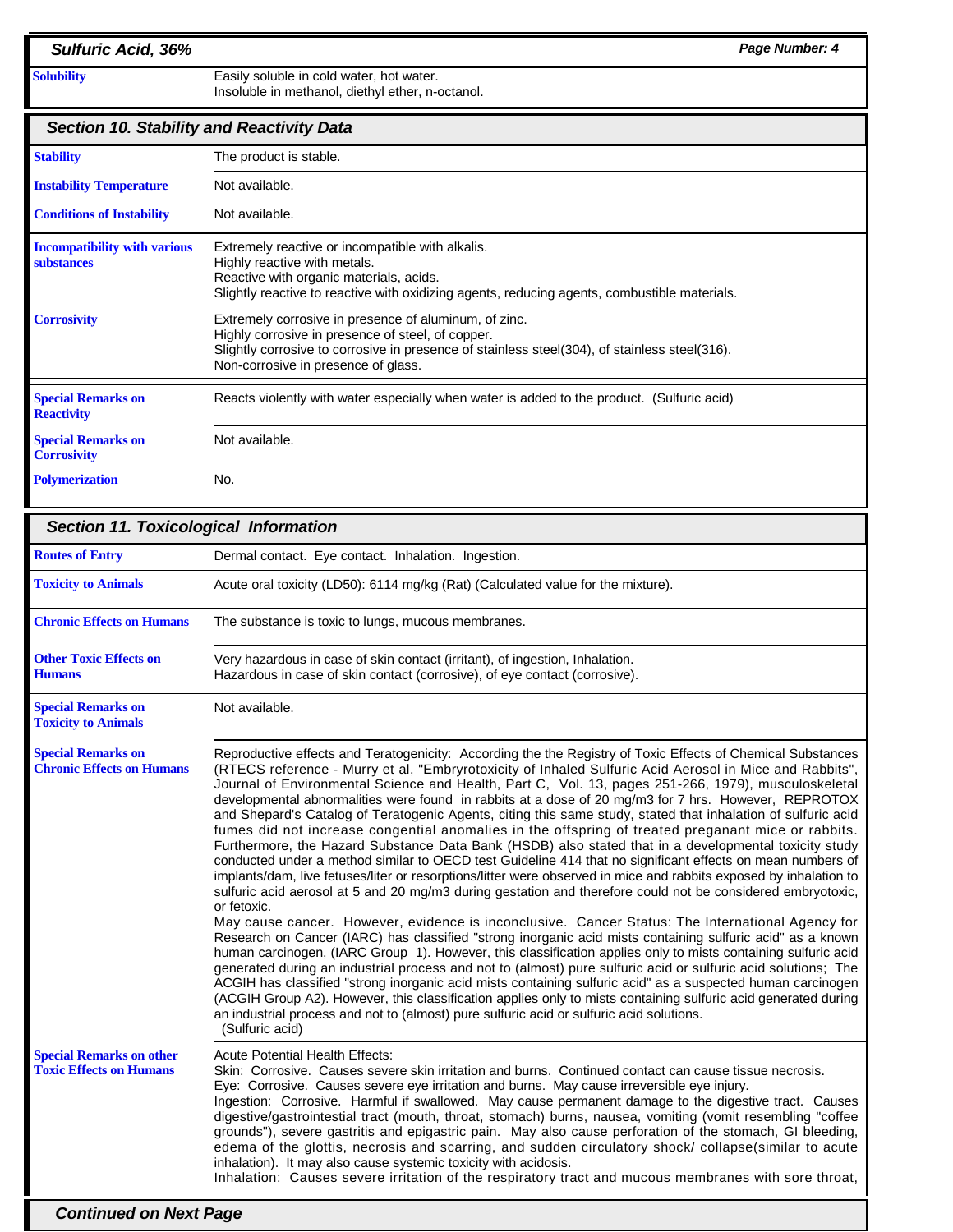| coughing, sneezing, shortness of breath, and delayed lung edema. Can cause chemical burns (corrosive<br>action) to the repiratory tract and mucous membranes. Inhalation may be fatal as a result of bronchospasm,<br>inflammation, edema of the larynx and bronchi, chemical pneumonitis, and pulmonary edema. May affect<br>cardiovascular system (hypotension, depressed cardiac output, bradycardia). Circulatory shock/collapse with<br>clammy skin, weak and rapid pulse, shallow respiration, and scanty urine may follow. Ischemic liver and heart<br>lesions, kidney failure may occur several hours after unchecked circulatory collpase. Circulatory shock is<br>often the immediate cause of death. May also affect teeth(changes in teeth and supporting structures -<br>erosion, discoloration).<br><b>Chronic Potential Health Effects:</b><br>Inhalation: Prolonged or repeated inhalation may affect behavior (muscle contraction or spasticity), urinary<br>system (kidney damage), and respiratory system/lungs(pulmonary edema, lung damage/changes in lung<br>function with chronic bronchitis and emphysema), teeth (dental discoloration, erosion).<br>Skin: Prolonged or repeated skin contact may cause dermatitis.<br>Eyes: Conjunctivitis is also a common finding with chronic exposure. (Sulfuric acid)<br><b>Section 12. Ecological Information</b> | <b>Sulfuric Acid, 36%</b> | Page Number: 5 |
|-----------------------------------------------------------------------------------------------------------------------------------------------------------------------------------------------------------------------------------------------------------------------------------------------------------------------------------------------------------------------------------------------------------------------------------------------------------------------------------------------------------------------------------------------------------------------------------------------------------------------------------------------------------------------------------------------------------------------------------------------------------------------------------------------------------------------------------------------------------------------------------------------------------------------------------------------------------------------------------------------------------------------------------------------------------------------------------------------------------------------------------------------------------------------------------------------------------------------------------------------------------------------------------------------------------------------------------------------------------------------------------|---------------------------|----------------|
|                                                                                                                                                                                                                                                                                                                                                                                                                                                                                                                                                                                                                                                                                                                                                                                                                                                                                                                                                                                                                                                                                                                                                                                                                                                                                                                                                                                   |                           |                |
|                                                                                                                                                                                                                                                                                                                                                                                                                                                                                                                                                                                                                                                                                                                                                                                                                                                                                                                                                                                                                                                                                                                                                                                                                                                                                                                                                                                   |                           |                |

| <b>Ecotoxicity</b>                                                 | Not available.                                                                                                           |
|--------------------------------------------------------------------|--------------------------------------------------------------------------------------------------------------------------|
| <b>BOD5</b> and COD                                                | Not available.                                                                                                           |
| <b>Products of Biodegradation</b>                                  | Possibly hazardous short term degradation products are not likely. However, long term degradation products<br>may arise. |
| <b>Toxicity of the Products</b><br>of Biodegradation               | The products of degradation are more toxic.                                                                              |
|                                                                    |                                                                                                                          |
| <b>Special Remarks on the</b><br><b>Products of Biodegradation</b> | Not available.                                                                                                           |

**Section 13. Disposal Considerations**

**Waste Disposal**

| <b>Section 14. Transport Information</b>                |                                                |
|---------------------------------------------------------|------------------------------------------------|
| <b>DOT</b> Classification                               | Class 8: Corrosive materialR68-                |
| <b>Identification</b>                                   | UNNA: 2796 : Sulfuric acid, solution<br>PG: II |
| <b>Special Provisions for</b><br><b>Transport</b>       | Not available.                                 |
| <b>DOT</b> (Pictograms)                                 | <b>秋会</b><br><b>CORROSIVE</b>                  |
| Section 15. Other Regulatory Information and Pictograms |                                                |

| <b>Federal and State</b>      | California prop. 65: This product contains the following ingredients for which the State of California has found |  |
|-------------------------------|------------------------------------------------------------------------------------------------------------------|--|
| <b>Regulations</b>            | to cause cancer, birth defects or other reproductive harm, which would require a warning under the statute:      |  |
|                               | Sulfuric acid                                                                                                    |  |
|                               | California prop. 65: This product contains the following ingredients for which the State of California has found |  |
|                               | to cause cancer which would require a warning under the statute: Sulfuric acid                                   |  |
|                               | New York release reporting list: Sulfuric acid                                                                   |  |
|                               | Pennsylvania RTK: Sulfuric acid                                                                                  |  |
|                               | Minnesota: Sulfuric acid                                                                                         |  |
|                               | Massachusetts RTK: Sulfuric acid                                                                                 |  |
|                               | New Jersey: Sulfuric acid                                                                                        |  |
|                               | New Jersey spill list: Sulfuric acid                                                                             |  |
|                               | Louisiana spill reporting: Sulfuric acid                                                                         |  |
|                               | California Director's List of Hazardous Substances: Sulfuric acid                                                |  |
|                               | TSCA 8(b) inventory: Water: Sulfuric acid                                                                        |  |
|                               | SARA 302/304/311/312 extremely hazardous substances: Sulfuric acid                                               |  |
|                               | SARA 313 toxic chemical notification and release reporting: Sulfuric acid 35%                                    |  |
|                               | CERCLA: Hazardous substances.: Sulfuric acid: 1000 lbs. (453.6 kg);                                              |  |
| <b>Continued on Next Page</b> |                                                                                                                  |  |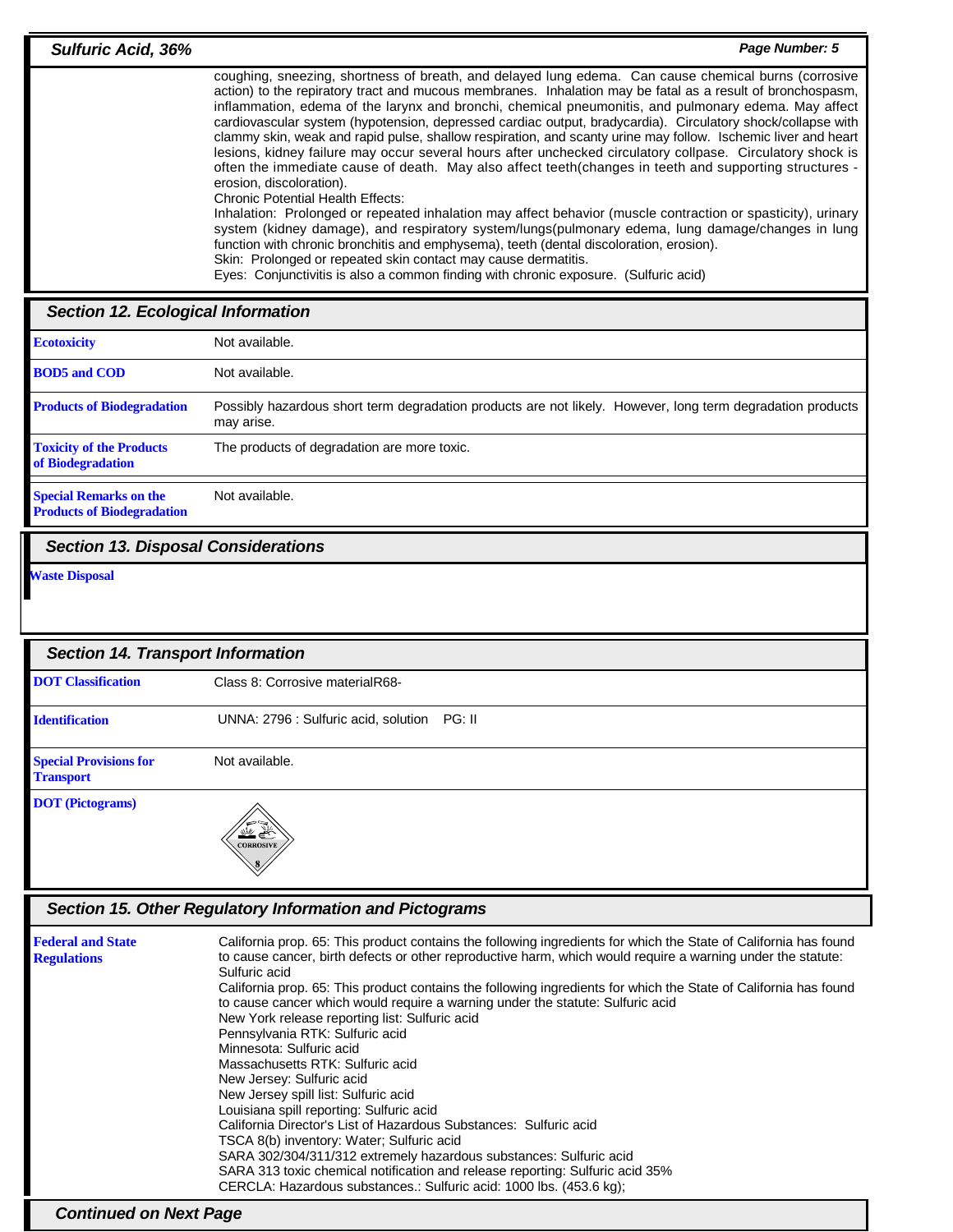